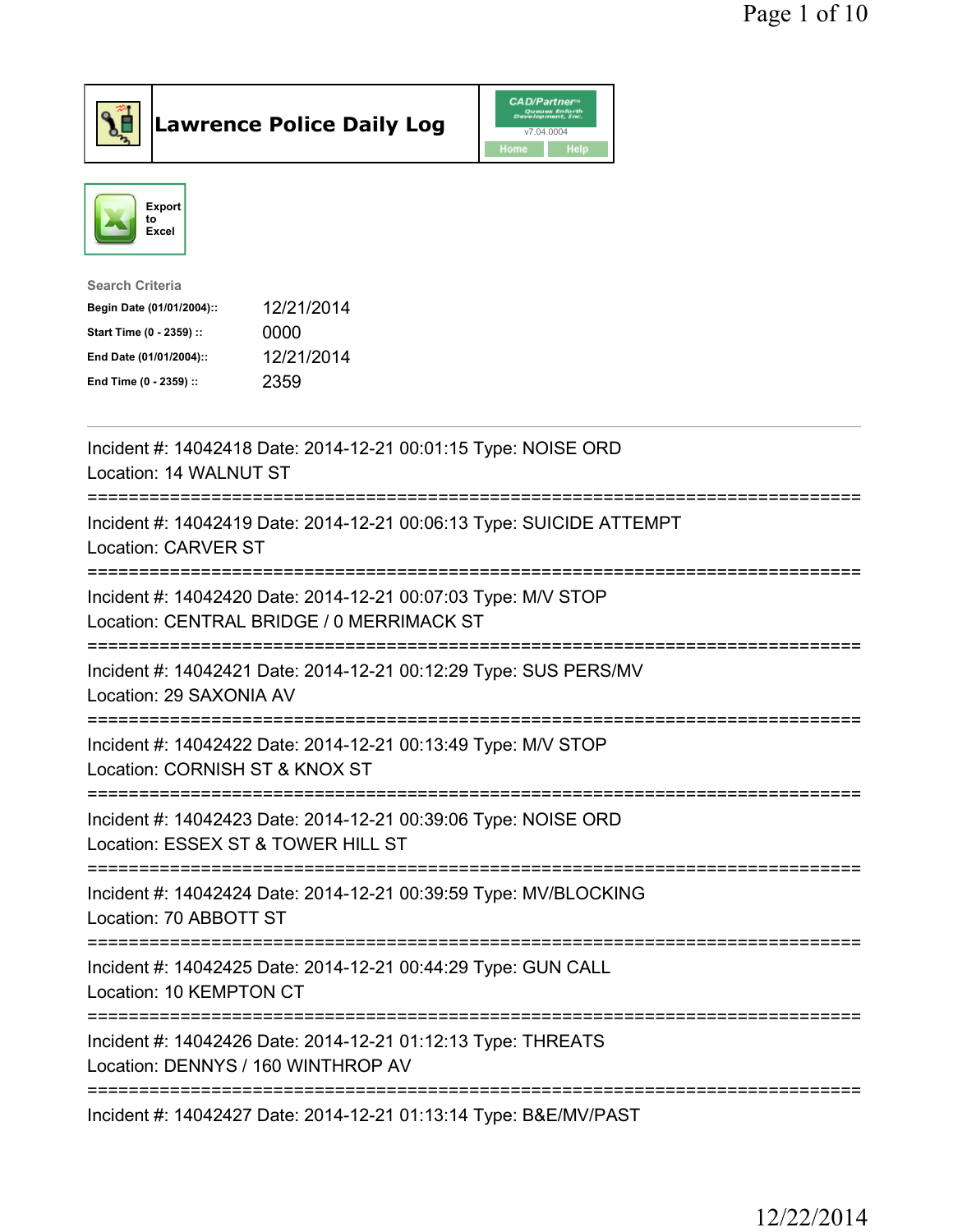Location: 16 MONTGOMERY ST =========================================================================== Incident #: 14042428 Date: 2014-12-21 01:23:19 Type: NEIGHBOR PROB Location: 542 ANDOVER ST FL 1 =========================================================================== Incident #: 14042429 Date: 2014-12-21 01:30:37 Type: FIGHT Location: METHUEN ST & MILL ST =========================================================================== Incident #: 14042430 Date: 2014-12-21 01:34:45 Type: HIT & RUN M/V Location: 268 HAVERHILL ST =========================================================================== Incident #: 14042431 Date: 2014-12-21 01:36:32 Type: NOISE ORD Location: 107 SUMMER ST FL 1 =========================================================================== Incident #: 14042432 Date: 2014-12-21 01:39:26 Type: DISTURBANCE Location: HAVERHILL ST & RESERVOIR TER =========================================================================== Incident #: 14042433 Date: 2014-12-21 01:39:43 Type: NOISE ORD Location: 12 HANCOCK ST =========================================================================== Incident #: 14042434 Date: 2014-12-21 01:40:23 Type: UNWANTEDGUEST Location: 345 LOWELL ST FL 1 F =========================================================================== Incident #: 14042435 Date: 2014-12-21 01:42:08 Type: NOISE ORD Location: 276 FARNHAM ST FL 2 =========================================================================== Incident #: 14042436 Date: 2014-12-21 01:42:26 Type: M/V STOP Location: HAVERHILL ST & LAWRENCE ST =========================================================================== Incident #: 14042437 Date: 2014-12-21 01:44:20 Type: NOISE ORD Location: 311 WATER ST FL 2 =========================================================================== Incident #: 14042438 Date: 2014-12-21 01:47:05 Type: ALARMS Location: METHODIST CHURCH / 201 HAVERHILL ST =========================================================================== Incident #: 14042439 Date: 2014-12-21 01:47:12 Type: B&E/PAST Location: 101 SHAWSHEEN RD #10 FL 2 =========================================================================== Incident #: 14042440 Date: 2014-12-21 01:50:43 Type: TOW OF M/V Location: TRESPASS TOW MASS REG 315WE1 / 119 THOREAU WAY =========================================================================== Incident #: 14042441 Date: 2014-12-21 02:08:18 Type: DISTURBANCE Location: 318 LAWRENCE ST #1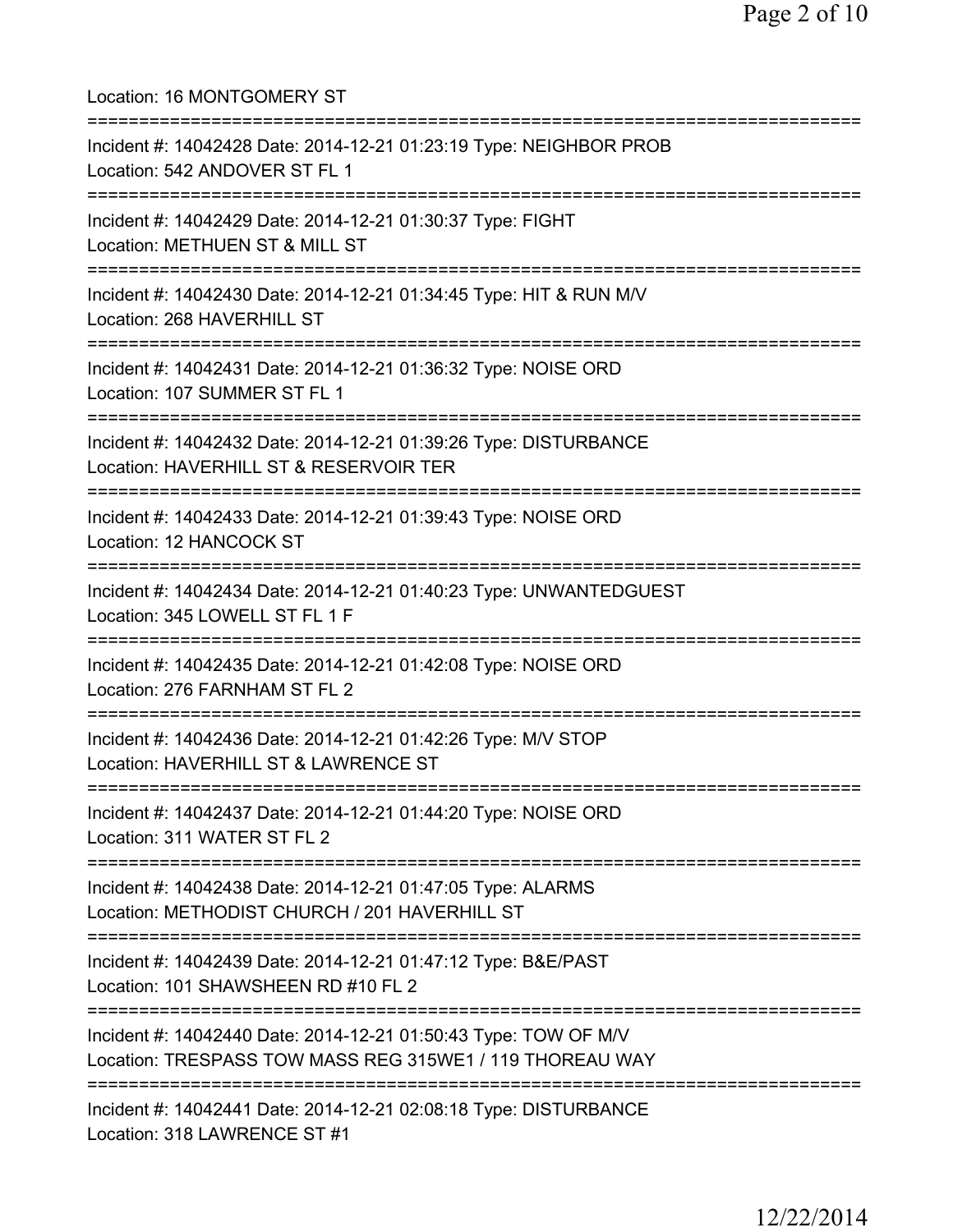| Incident #: 14042442 Date: 2014-12-21 02:10:59 Type: DISTURBANCE<br>Location: 581 HAVERHILL ST                                    |
|-----------------------------------------------------------------------------------------------------------------------------------|
| Incident #: 14042443 Date: 2014-12-21 02:32:15 Type: NOISE ORD<br>Location: 311 WATER ST FL 16                                    |
| Incident #: 14042444 Date: 2014-12-21 02:38:31 Type: NOISE ORD<br>Location: 25 LENOX ST<br>==============================         |
| Incident #: 14042445 Date: 2014-12-21 02:44:42 Type: HIT & RUN M/V<br>Location: HAVERHILL ST & WEST ST<br>===================     |
| Incident #: 14042446 Date: 2014-12-21 02:48:55 Type: NOISE ORD<br>Location: 45 SPRINGFIELD ST                                     |
| ====================================<br>Incident #: 14042447 Date: 2014-12-21 02:49:20 Type: NOISE ORD<br>Location: 17 CLIFTON ST |
| Incident #: 14042448 Date: 2014-12-21 02:53:32 Type: NOISE ORD<br>Location: 133 S BROADWAY FL 3<br>=============                  |
| Incident #: 14042449 Date: 2014-12-21 02:55:12 Type: EXTRA SURVEIL<br>Location: 50 PROSPECT ST                                    |
| Incident #: 14042450 Date: 2014-12-21 03:11:52 Type: M/V STOP<br>Location: CENTRAL BRIDGE / 0 MERRIMACK ST                        |
| Incident #: 14042451 Date: 2014-12-21 03:23:28 Type: NOISE ORD<br>Location: 28 EXETER ST                                          |
| Incident #: 14042452 Date: 2014-12-21 03:37:13 Type: NOISE ORD<br>Location: 100 CHESTNUT ST FL 1                                  |
| Incident #: 14042453 Date: 2014-12-21 03:37:47 Type: NOISE ORD<br>Location: 567 HAVERHILL ST FL 1                                 |
| ========================<br>Incident #: 14042454 Date: 2014-12-21 03:43:27 Type: FIGHT<br>Location: 308 LOWELL ST FL 1            |
| Incident #: 14042455 Date: 2014-12-21 04:15:13 Type: M/V STOP<br><b>Location: EXETER ST</b>                                       |
|                                                                                                                                   |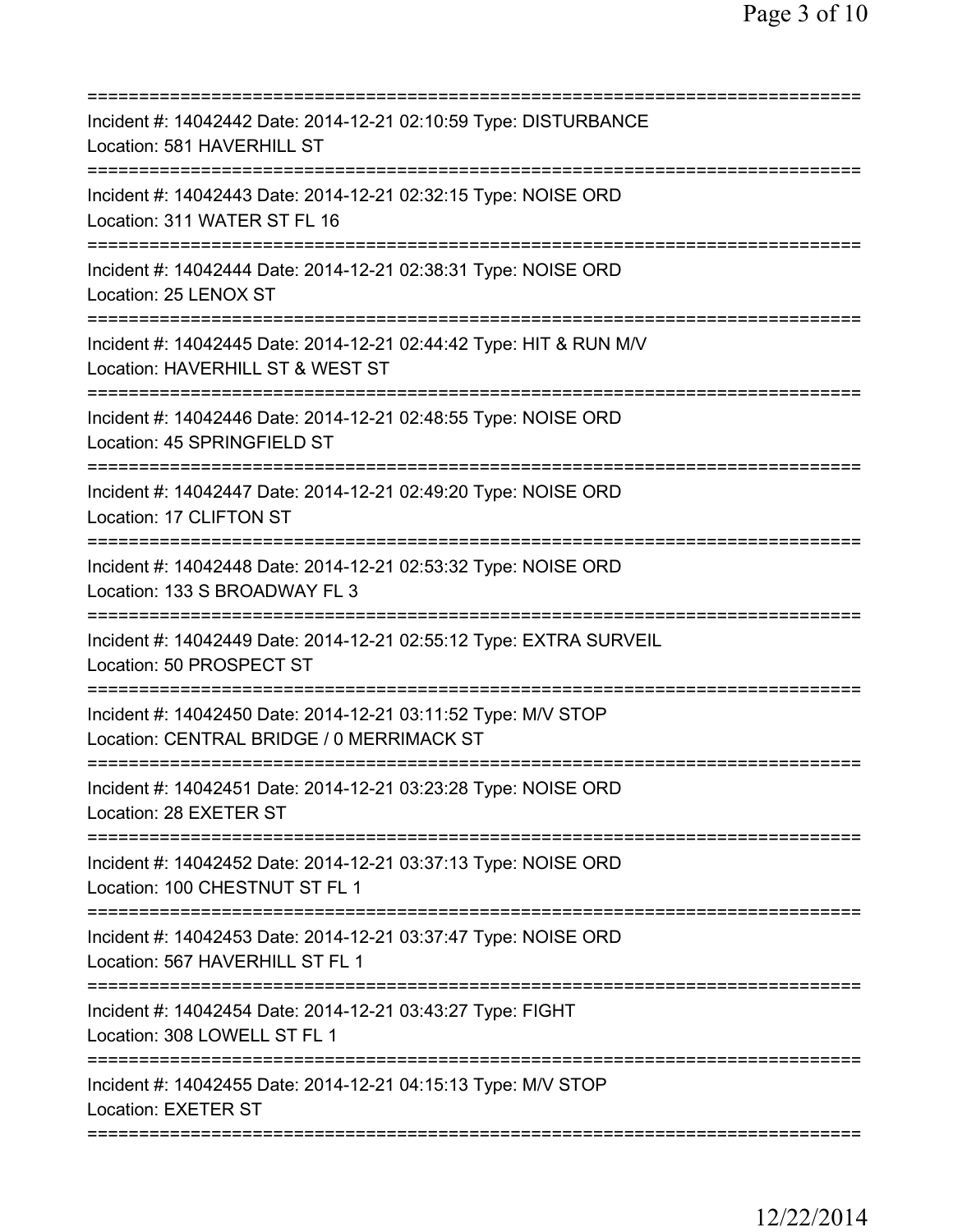| Incident #: 14042456 Date: 2014-12-21 04:18:56 Type: ALARMS<br>Location: BURKE / 19 WOOD WY                   |
|---------------------------------------------------------------------------------------------------------------|
| Incident #: 14042457 Date: 2014-12-21 04:26:36 Type: AUTO ACC/NO PI<br>Location: 115 GARDEN ST                |
| Incident #: 14042458 Date: 2014-12-21 04:45:35 Type: NOISE ORD<br>Location: 33 ROBINSON CT FL 1               |
| Incident #: 14042459 Date: 2014-12-21 04:52:48 Type: ALARMS<br>Location: PARTHUM SCHOOL / 255 E HAVERHILL ST  |
| Incident #: 14042460 Date: 2014-12-21 05:01:27 Type: SUS PERS/MV<br>Location: 5 NIGHTINGALE CT                |
| Incident #: 14042461 Date: 2014-12-21 05:02:55 Type: FIGHT<br>Location: 93 MAY ST                             |
| Incident #: 14042462 Date: 2014-12-21 05:07:35 Type: FIGHT<br>Location: 8 SAUNDERS ST FL 3<br>=============== |
| Incident #: 14042463 Date: 2014-12-21 05:09:12 Type: NOISE ORD<br>Location: 542 ANDOVER ST FL 2               |
| Incident #: 14042464 Date: 2014-12-21 05:33:05 Type: DISTURBANCE<br>Location: 12 SAUNDERS ST FL 3             |
| Incident #: 14042465 Date: 2014-12-21 05:35:25 Type: MISSING PERS<br>Location: 27 HANCOCK ST                  |
| Incident #: 14042466 Date: 2014-12-21 06:29:44 Type: NOISE ORD<br>Location: 77 MAY ST                         |
| Incident #: 14042467 Date: 2014-12-21 06:42:16 Type: DISTURBANCE<br>Location: 2 MUSEUM SQ #111                |
| Incident #: 14042468 Date: 2014-12-21 07:07:56 Type: PARK & WALK<br>Location: CVS PHARMACY / 266 BROADWAY     |
| Incident #: 14042469 Date: 2014-12-21 07:10:11 Type: ALARMS<br>Location: RECALL / 61 GLENN ST                 |
| Incident #: 14042470 Date: 2014-12-21 07:32:43 Type: DISTURBANCE                                              |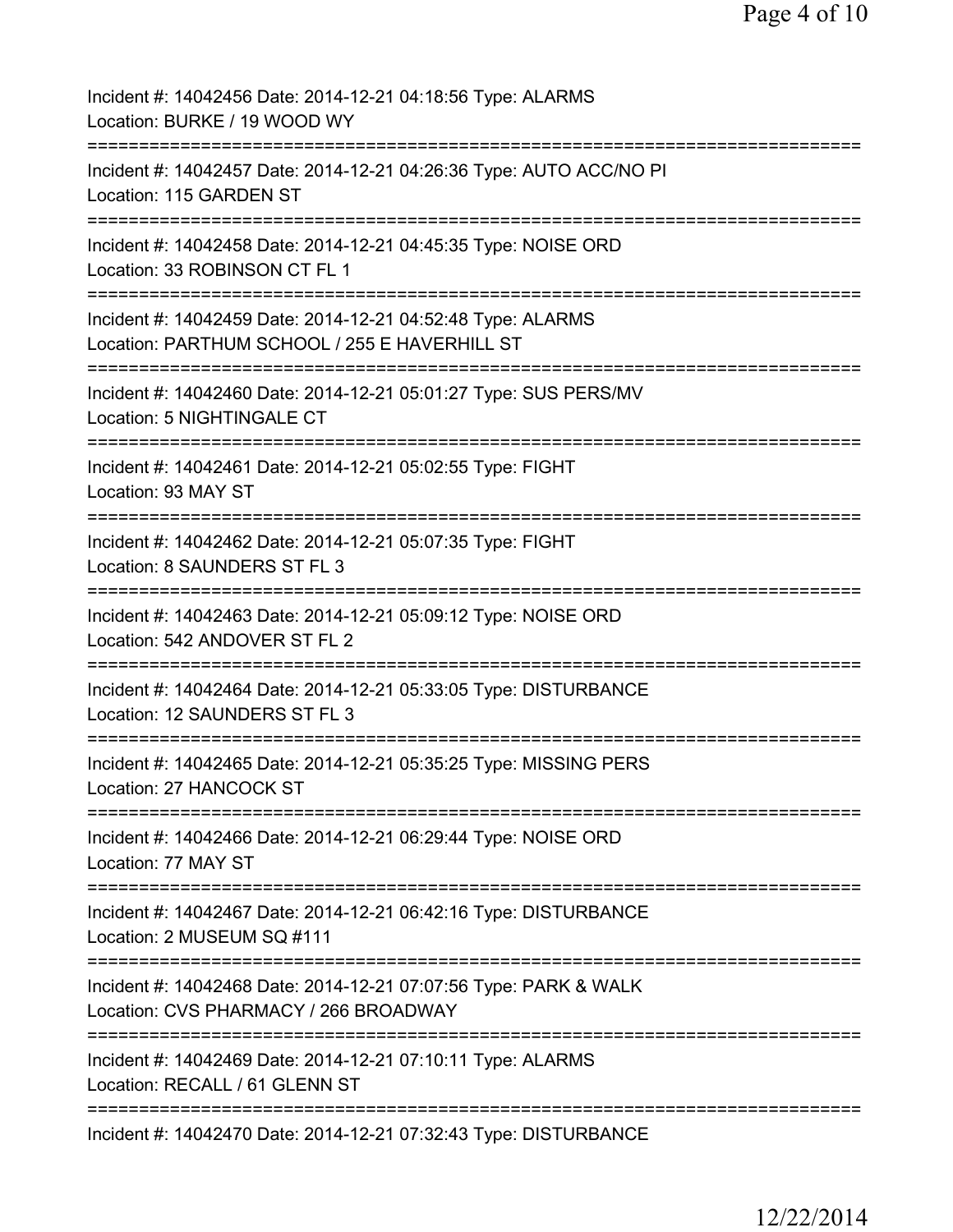Location: TARBOX SCHOOL / 59 ALDER ST =========================================================================== Incident #: 14042471 Date: 2014-12-21 08:32:29 Type: LARCENY/PAST Location: 351 ESSEX ST #REAR =========================================================================== Incident #: 14042472 Date: 2014-12-21 09:09:30 Type: ALARM/BURG Location: TAVERAS RESD / 5 MELROSE ST =========================================================================== Incident #: 14042473 Date: 2014-12-21 09:13:10 Type: UNKNOWN PROB Location: 125 LAWRENCE ST =========================================================================== Incident #: 14042474 Date: 2014-12-21 09:17:30 Type: LARCENY/PAST Location: 280 HAVERHILL ST =========================================================================== Incident #: 14042475 Date: 2014-12-21 09:46:00 Type: HIT & RUN M/V Location: BRUCE ST & THORNDIKE ST =========================================================================== Incident #: 14042476 Date: 2014-12-21 10:00:21 Type: STOL/MV/PAS Location: 46 AMESBURY ST =========================================================================== Incident #: 14042477 Date: 2014-12-21 10:25:00 Type: THREATS Location: 50 OAK ST FL 2 =========================================================================== Incident #: 14042478 Date: 2014-12-21 10:29:09 Type: SHOPLIFTING Location: MARKET BASKET / 700 ESSEX ST =========================================================================== Incident #: 14042479 Date: 2014-12-21 10:37:25 Type: ALARM/BURG Location: CITY HALL / 200 COMMON ST =========================================================================== Incident #: 14042480 Date: 2014-12-21 10:44:38 Type: ALARM/BURG Location: EL CESAR RESTURANT / 99 ESSEX ST =========================================================================== Incident #: 14042481 Date: 2014-12-21 10:53:43 Type: M/V STOP Location: 360 BROADWAY =========================================================================== Incident #: 14042482 Date: 2014-12-21 11:06:22 Type: ALARM/BURG Location: EL CESAR RESTURANT / 99 ESSEX ST =========================================================================== Incident #: 14042483 Date: 2014-12-21 11:08:54 Type: SUS PERS/MV Location: JAMES ST & MT VERNON ST =========================================================================== Incident #: 14042484 Date: 2014-12-21 11:22:17 Type: AUTO ACC/NO PI Location: ANDOVER ST & COOLIDGE ST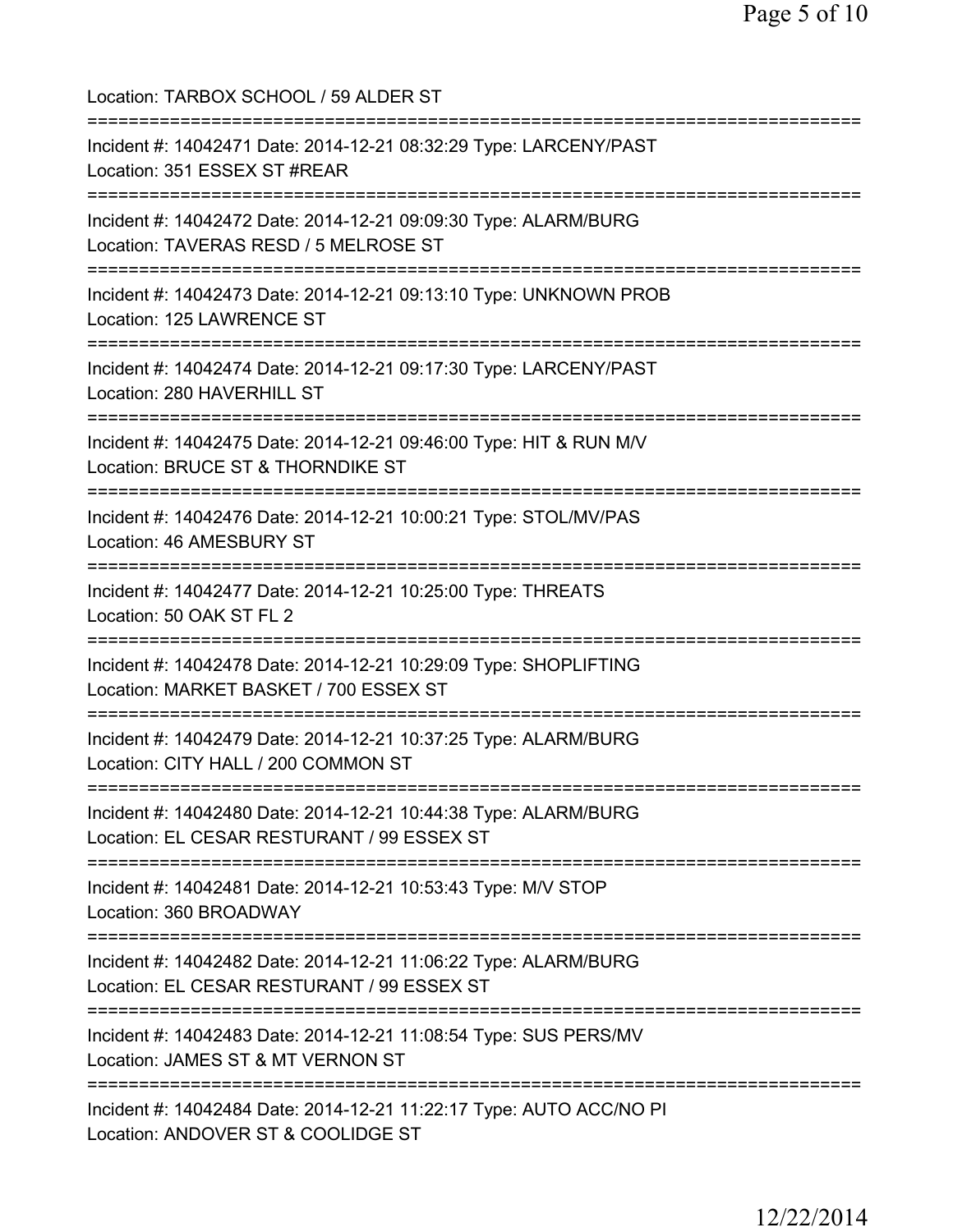| Incident #: 14042485 Date: 2014-12-21 11:43:54 Type: M/V STOP<br>Location: 233 BROADWAY                                                                       |
|---------------------------------------------------------------------------------------------------------------------------------------------------------------|
| Incident #: 14042486 Date: 2014-12-21 12:02:59 Type: AUTO ACC/PED<br>Location: 13 JORDAN ST                                                                   |
| Incident #: 14042487 Date: 2014-12-21 12:36:34 Type: 209A/SERVE<br>Location: 47 S BOWDOIN ST                                                                  |
| Incident #: 14042488 Date: 2014-12-21 12:38:27 Type: KEEP PEACE<br>Location: 47 S BOWDOIN ST                                                                  |
| Incident #: 14042489 Date: 2014-12-21 13:13:46 Type: EXTRA SURVEIL<br>Location: 300 CANAL ST                                                                  |
| Incident #: 14042490 Date: 2014-12-21 13:24:07 Type: ALARM/HOLD<br>Location: LATIN MULTISERVICES / 379 HAMPSHIRE ST                                           |
| Incident #: 14042491 Date: 2014-12-21 13:30:07 Type: ROBBERY ARMED<br>Location: COMMON ST & LAWRENCE ST<br>=================================<br>------------- |
| Incident #: 14042492 Date: 2014-12-21 13:39:17 Type: M/V STOP<br>Location: 72 WILLOW ST<br>;===================================                               |
| Incident #: 14042493 Date: 2014-12-21 13:45:09 Type: STOL/MV/PAS<br>Location: 203 HAVERHILL ST                                                                |
| Incident #: 14042494 Date: 2014-12-21 13:51:34 Type: INVESTIGATION<br>Location: 18 BROADWAY AV FL 3                                                           |
| Incident #: 14042495 Date: 2014-12-21 14:00:15 Type: ALARM/BURG<br>Location: CABRERA RESD / 230 ANDOVER ST                                                    |
| Incident #: 14042496 Date: 2014-12-21 14:00:52 Type: M/V STOP<br>Location: BROADWAY & ESSEX ST                                                                |
| Incident #: 14042497 Date: 2014-12-21 14:07:18 Type: LOST PROPERTY<br>Location: FAMILY DOLLAR / 700 ESSEX ST                                                  |
| ===================================<br>Incident #: 14042498 Date: 2014-12-21 14:09:40 Type: M/V STOP<br>Location: 7 WINTHROP AV                               |
|                                                                                                                                                               |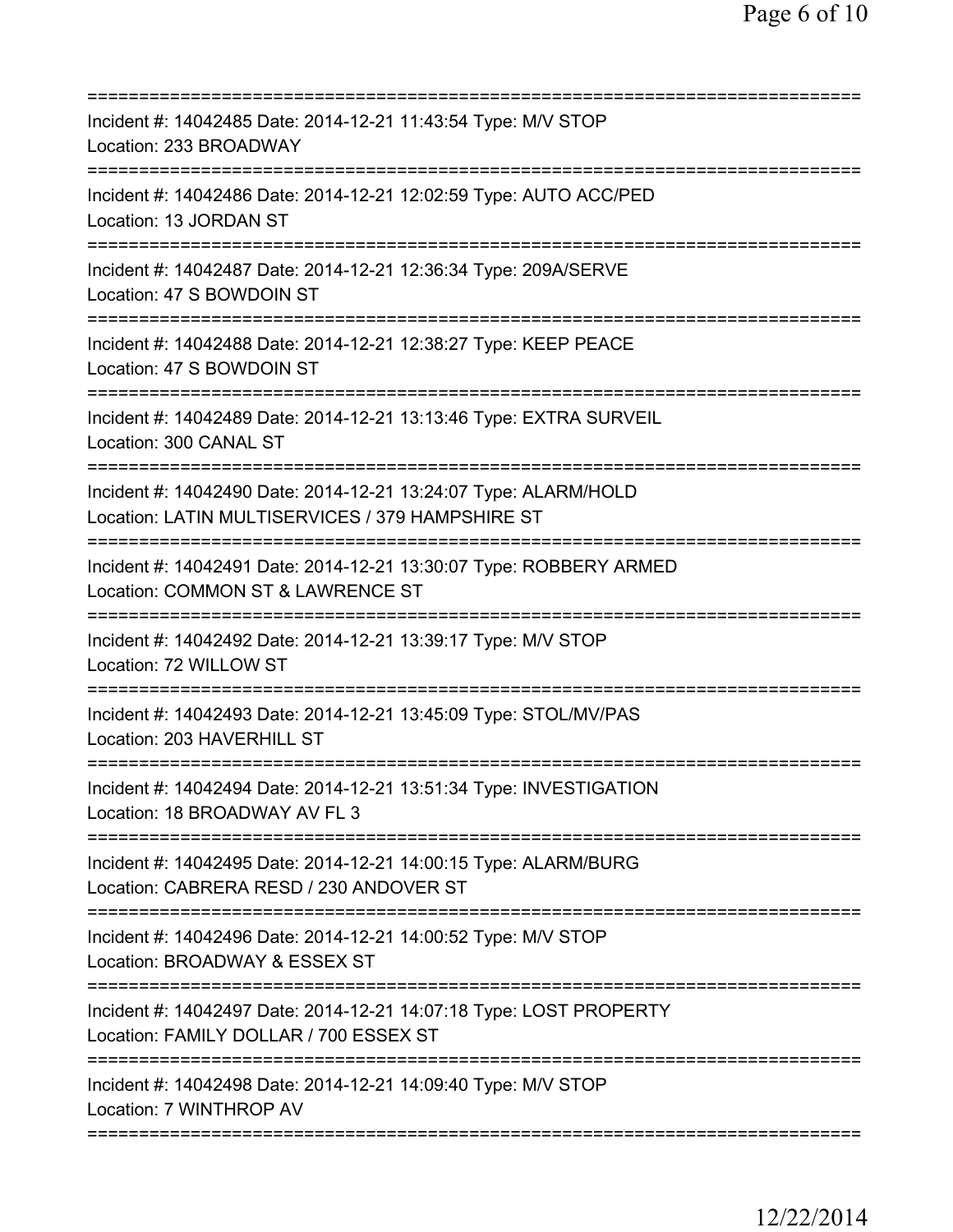| Incident #: 14042499 Date: 2014-12-21 14:13:44 Type: MEDIC SUPPORT<br>Location: 79 HAWLEY ST #1                                        |
|----------------------------------------------------------------------------------------------------------------------------------------|
| Incident #: 14042500 Date: 2014-12-21 14:24:39 Type: LARCENY/PAST<br>Location: 12 SAUNDERS ST                                          |
| Incident #: 14042501 Date: 2014-12-21 14:42:17 Type: M/V STOP<br>Location: 106 ARLINGTON ST                                            |
| Incident #: 14042502 Date: 2014-12-21 14:43:05 Type: M/V STOP<br>Location: BROADWAY & CROSS ST                                         |
| Incident #: 14042503 Date: 2014-12-21 15:17:25 Type: AUTO ACC/UNK PI<br>Location: ANDOVER ST & S BROADWAY                              |
| ===================<br>Incident #: 14042504 Date: 2014-12-21 15:27:42 Type: ALARM/BURG<br>Location: OLD HIGH SCHOOL / 233 HAVERHILL ST |
| Incident #: 14042505 Date: 2014-12-21 16:08:40 Type: UNWANTEDGUEST<br>Location: 239 JACKSON ST FL 2NDFL<br>========                    |
| Incident #: 14042506 Date: 2014-12-21 16:29:38 Type: AUTO ACC/NO PI<br>Location: MARY IMMACULATE / 172 LAWRENCE ST                     |
| Incident #: 14042507 Date: 2014-12-21 16:40:20 Type: ALARM/BURG<br>Location: VICTORIANA RESD / 39 PEARL ST #APT 2                      |
| Incident #: 14042508 Date: 2014-12-21 16:42:03 Type: M/V STOP<br>Location: 50 LAWRENCE ST                                              |
| Incident #: 14042509 Date: 2014-12-21 16:45:30 Type: MV/BLOCKING<br>Location: 427 S UNION ST                                           |
| Incident #: 14042510 Date: 2014-12-21 17:02:59 Type: DISTURBANCE<br>Location: 682 LOWELL ST                                            |
| Incident #: 14042511 Date: 2014-12-21 17:44:30 Type: AUTO ACC/UNK PI<br>Location: 8 WINTHROP AV                                        |
| =========================<br>Incident #: 14042512 Date: 2014-12-21 18:04:12 Type: M/V STOP<br>Location: BROADWAY AV & WEST ST          |
| Incident #: 14042513 Date: 2014-12-21 18:07:24 Type: RECOV/STOL/MV                                                                     |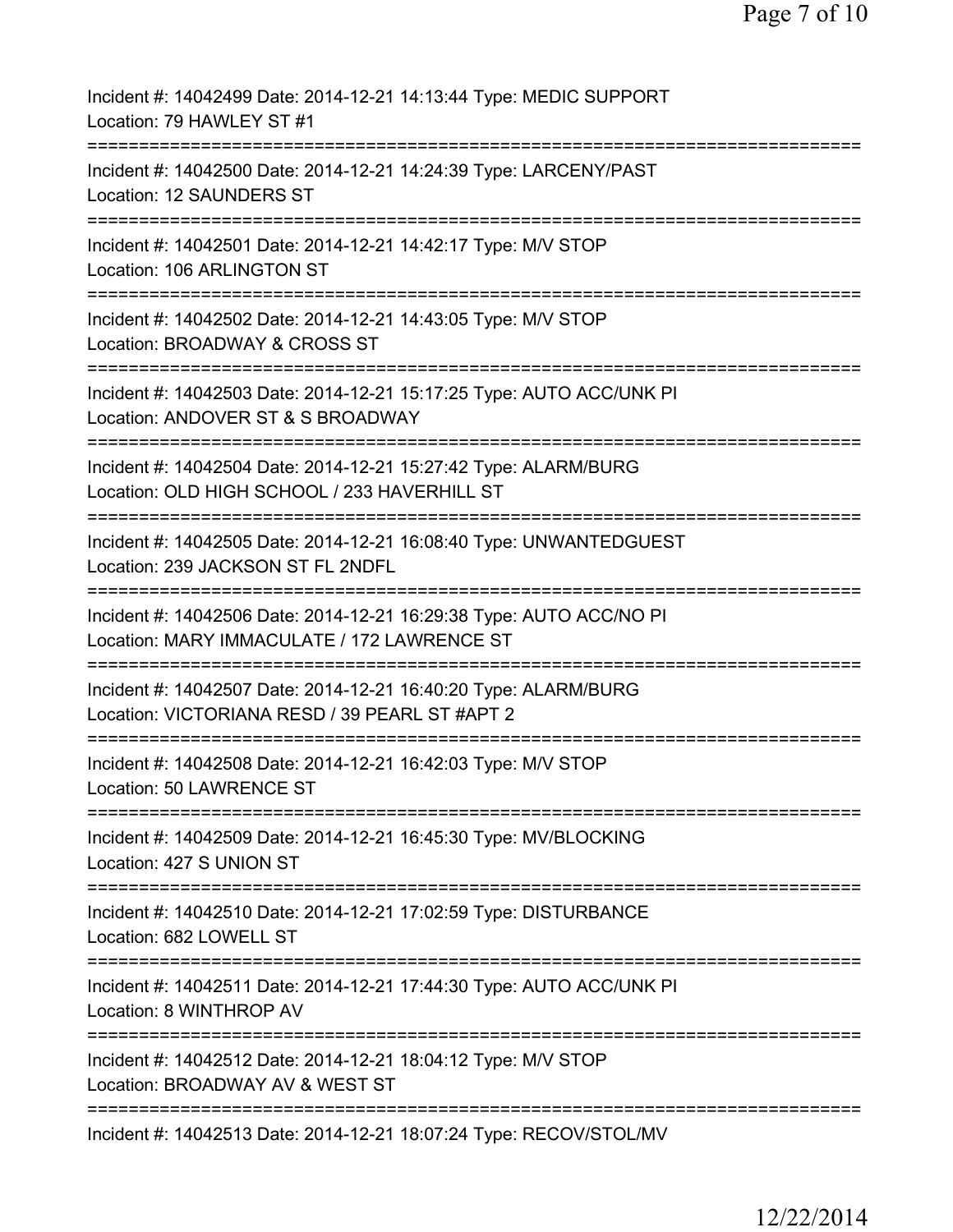| Location: 123 ALLSTON ST<br>====================                                                                                     |
|--------------------------------------------------------------------------------------------------------------------------------------|
| Incident #: 14042514 Date: 2014-12-21 18:12:12 Type: ALARM/BURG<br>Location: 14 LENOX CIR                                            |
| Incident #: 14042515 Date: 2014-12-21 18:17:49 Type: M/V STOP<br>Location: 149 WEST ST                                               |
| Incident #: 14042516 Date: 2014-12-21 18:25:14 Type: HIT & RUN M/V<br>Location: ESSEX ST & MARGIN ST                                 |
| Incident #: 14042517 Date: 2014-12-21 18:35:09 Type: M/V STOP<br>Location: 272 BROADWAY                                              |
| Incident #: 14042518 Date: 2014-12-21 18:39:39 Type: M/V STOP<br>Location: ESSEX ST & HAMPSHIRE ST                                   |
| Incident #: 14042519 Date: 2014-12-21 18:42:56 Type: M/V STOP<br>Location: ESSEX ST & HAMPSHIRE ST<br>============================== |
| Incident #: 14042520 Date: 2014-12-21 18:59:09 Type: SUS PERS/MV<br>Location: 600 ESSEX ST                                           |
| Incident #: 14042521 Date: 2014-12-21 19:31:13 Type: UNWANTEDGUEST<br>Location: 239 JACKSON ST FL 2                                  |
| Incident #: 14042522 Date: 2014-12-21 19:45:26 Type: A&B PAST<br>Location: 217 PARK ST                                               |
| Incident #: 14042523 Date: 2014-12-21 20:12:32 Type: TENANT PROB<br>Location: 66 BENNINGTON ST                                       |
| Incident #: 14042524 Date: 2014-12-21 20:21:19 Type: M/V STOP<br>Location: BROADWAY & DAISY ST                                       |
| Incident #: 14042526 Date: 2014-12-21 20:25:38 Type: B&E/MV/PAST<br>Location: 155 EXCHANGE ST FL 2                                   |
| Incident #: 14042525 Date: 2014-12-21 20:25:59 Type: UNWANTEDGUEST<br>Location: 15 AVON ST #5                                        |
| Incident #: 14042527 Date: 2014-12-21 21:29:21 Type: M/V STOP<br>Location: BROADWAY & LOWELL ST                                      |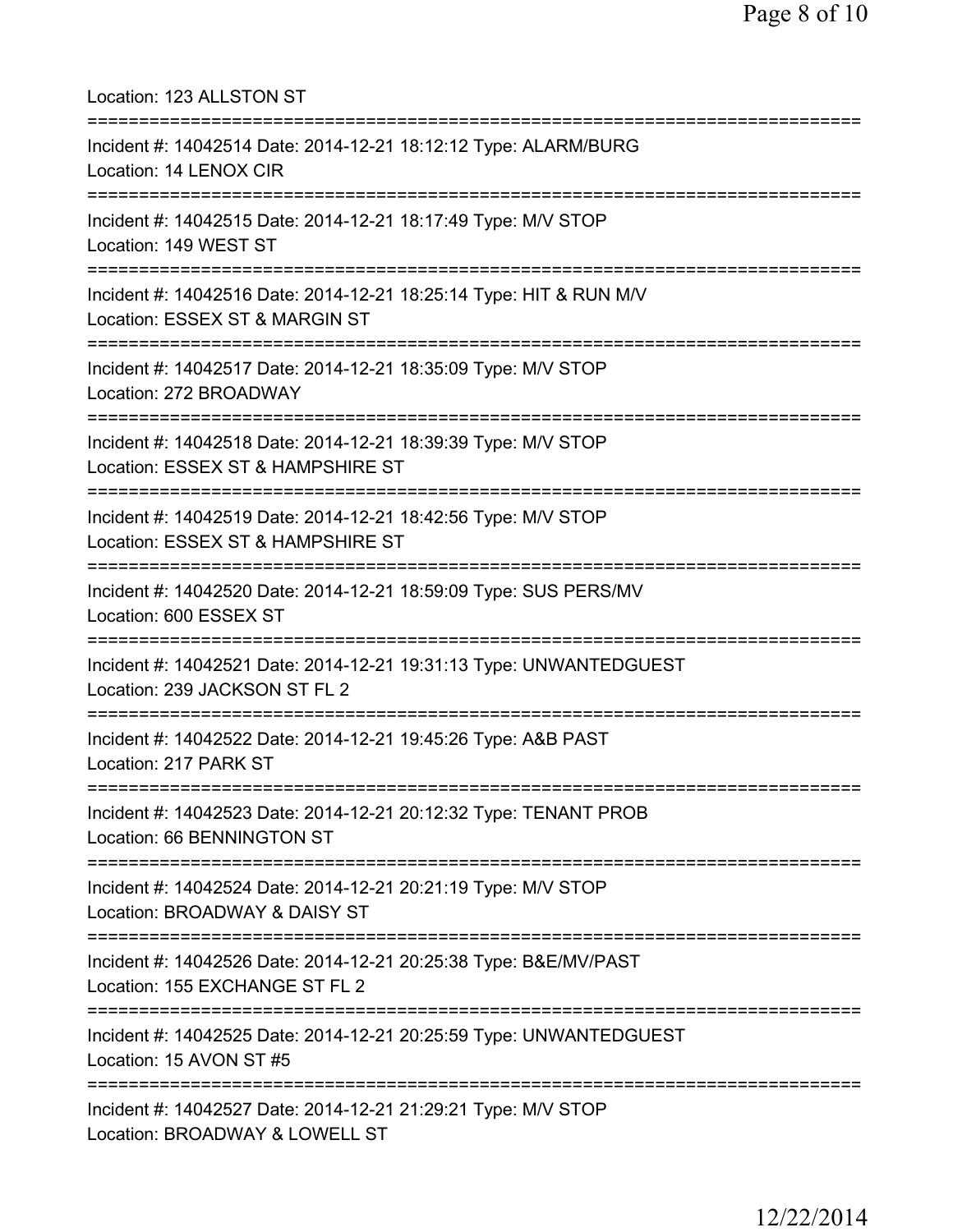| Incident #: 14042528 Date: 2014-12-21 21:47:49 Type: INVESTIGATION<br>Location: 30 SALEM ST                                           |
|---------------------------------------------------------------------------------------------------------------------------------------|
| Incident #: 14042529 Date: 2014-12-21 21:51:36 Type: EXTRA SURVEIL<br>Location: 300 CANAL ST                                          |
| Incident #: 14042530 Date: 2014-12-21 22:05:07 Type: DOMESTIC/PROG<br>Location: 67 IRENE ST FL 3<br>====================              |
| Incident #: 14042531 Date: 2014-12-21 22:06:13 Type: CK WELL BEING<br>Location: 21 EXCHANGE ST FL 2                                   |
| Incident #: 14042532 Date: 2014-12-21 22:09:11 Type: NOISE ORD<br>Location: 473 ESSEX ST #44<br>===================================== |
| Incident #: 14042533 Date: 2014-12-21 22:27:40 Type: M/V STOP<br>Location: 352 LOWELL ST                                              |
| Incident #: 14042535 Date: 2014-12-21 22:35:18 Type: A&B PAST<br>Location: 7 DURHAM ST<br>==================================          |
| Incident #: 14042534 Date: 2014-12-21 22:35:56 Type: M/V STOP<br>Location: CRESCENT ST & MAY ST                                       |
| Incident #: 14042536 Date: 2014-12-21 22:42:11 Type: M/V STOP<br>Location: HAVERHILL ST & WEST ST                                     |
| Incident #: 14042537 Date: 2014-12-21 22:48:39 Type: M/V STOP<br>Location: FLORENCE ST & WEST ST                                      |
| Incident #: 14042538 Date: 2014-12-21 23:06:12 Type: NOISE ORD<br>Location: ALBION ST & AVON ST                                       |
| Incident #: 14042539 Date: 2014-12-21 23:16:05 Type: ALARMS<br>Location: 76 SALEM ST                                                  |
| Incident #: 14042540 Date: 2014-12-21 23:25:51 Type: UNWANTEDGUEST<br>Location: 320 S BROADWAY                                        |
| Incident #: 14042541 Date: 2014-12-21 23:38:57 Type: SUS PERS/MV<br>Location: 50 BROADWAY                                             |
|                                                                                                                                       |